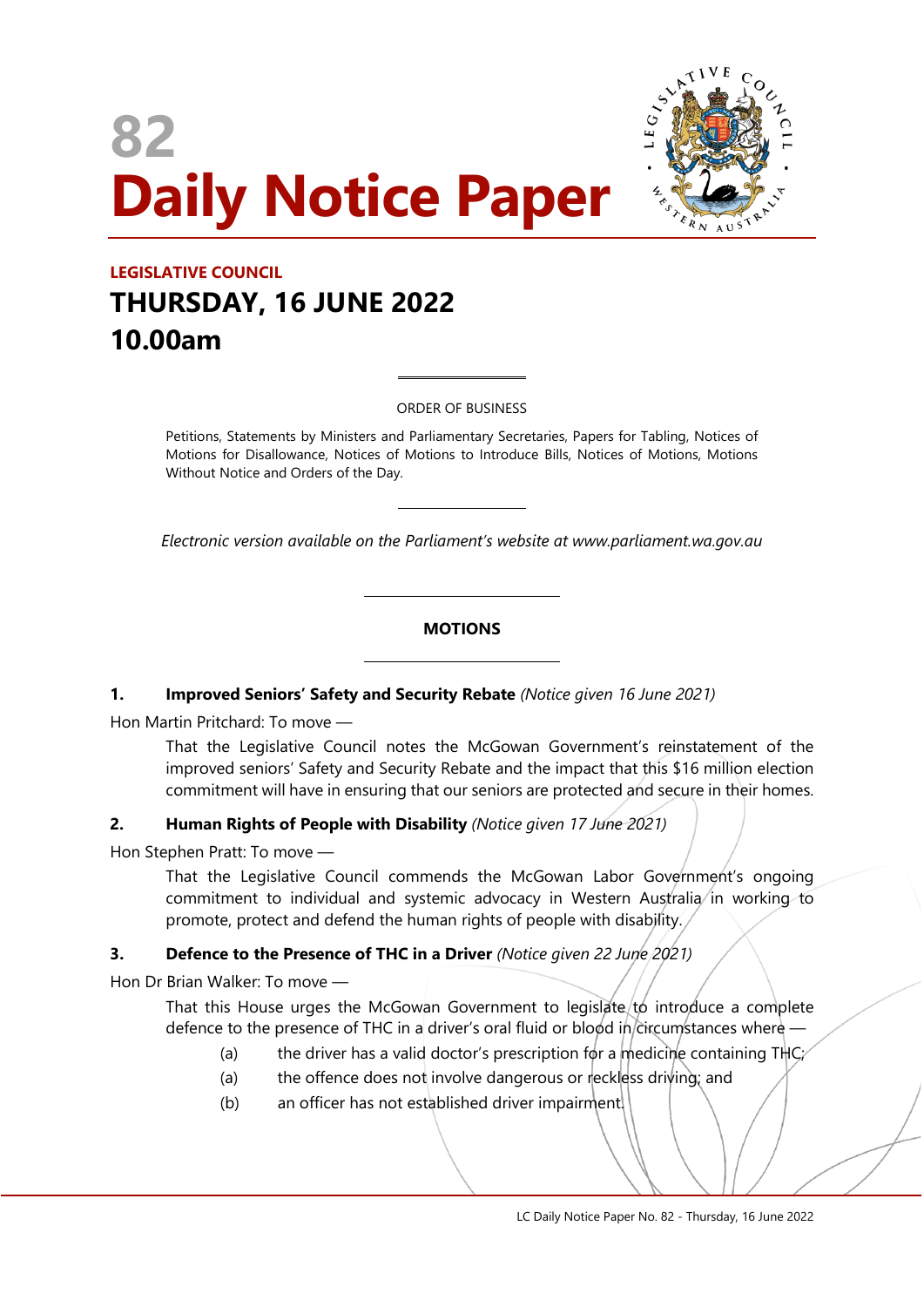# **4. Corruption and Crime Commission — Access to Documents** *(Notice given 24 June 2021)*

Hon Nick Goiran: To move —

That this House —

- (a) expresses its appreciation to the Members and staff responsible for the drafting, tabling and publishing of the  $61<sup>st</sup>$  report of the Standing Committee on Procedure and Privileges (Committee);
- (b) is concerned that good faith negotiations between the Committee and the Corruption and Crime Commission (CCC) ceased inexplicably;
- (c) notes that the Committee's audit reveals that 1,120 privileged documents were provided without parliamentary approval by the Government to the CCC;
- (d) reasserts that draft parliamentary speeches, motions and questions are subject to parliamentary privilege in the same way as confidential parliamentary committee material such as committee deliberations and draft report recommendations; and
- (e) encourages the CCC to avail itself forthwith of the opportunity to access the more than 450,000 non-privileged records.

## **5. Insurance Commission of Western Australia** *(Notice given 9 September 2021)*

Hon Nick Goiran: To move —

- (1) Notes that the Insurance Commission of Western Australia (Commission)
	- (a) received \$665.4 million on 11 September 2020 as its share of the settlement of the Bell Group litigation settlement;
	- (b) were not involved in the preparation of the Premier's media release on 4 October 2020 which said that every residential household would from 1 November 2020 receive a one-off \$600 electricity bill credit "funded from the recent Bell Group settlement";
	- (c) paid approximately \$200 million to the Government in 2020-21 by way of tax equivalent payments on the Bell settlement sum; and
	- (d) have covered approximately \$292 million in costs arising from the Bell litigation leaving it with an after tax net sum of \$173 million.
- (2) Expresses its concern that the Premier
	- (a) misled Western Australians when he made his electricity credit announcement on 4 October 2020; and
	- (b) did not have the Bell settlement funds when the electricity bill credits were issued.
- (3) Reminds the Premier that the funding of the Bell Group litigation was derived from a WA Inc levy imposed on motorists.
- (4) Calls on the Premier to
	- (a) acknowledge that the Commission Board owe fiduciary duties;
	- (b) undertake not to interfere with the discharge of those duties; and
	- (c) table any reports he receives from the Commission under sections 28 or 29 of the *Insurance Commission of Western Australia Act 1986*.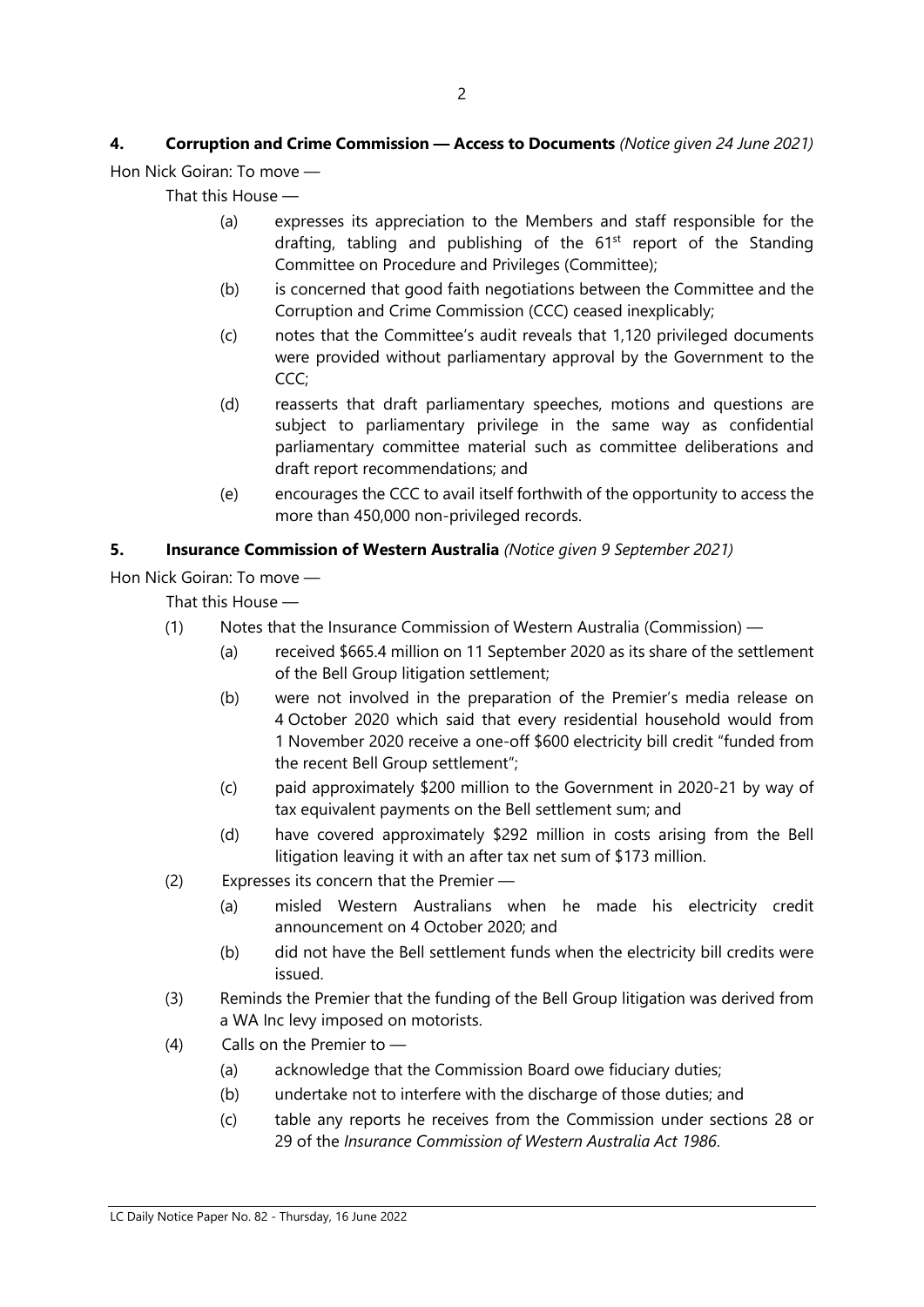Hon Nick Goiran: To move —

That this House —

- (1) Thanks the Commissioner for Children and Young People for his *Independent Review into the Department of Communities' policies and practices in the placement of children with harmful sexual behaviours in residential care settings*.
- (2) Notes with grave concern the Commissioner's damning findings which expose that —
	- (a) children raised their concerns, and these were not responded to in a timely manner;
	- (b) the information and knowledge management systems of the Department are not fit for purpose and impede decision making for children and young people and organisational accountability;
	- (c) the Department does not have a cohesive or effective framework or policy, practices or services to understand and respond to children and young people with harmful sexual behaviours;
	- (d) the Department does not consistently ensure that high quality and safe care by well trained and supported staff and carers is provided to children and young people in the care of the CEO in residential care;
	- (e) the Department's risk assessment and management strategies are not effective in consistently preventing, identifying and mitigating risks to children and young people in residential care; and
	- (f) the Department's internal safeguards and review mechanisms do not contribute effectively to the safety of children and young people in residential care.
- (3) Calls on the Government to urgently provide a precise and time bound plan of how it proposes to address the Commissioner's findings and recommendations.

## **7. Amendment to Standing Orders — Removal of Prayers from Formal Business** *(Notice given 13 October 2021)*

Hon Sophia Moermond: To move —

That Standing Order 14(1) be amended by:

- (a) deleting item (a); and
- (b) renumbering the remaining items accordingly.

## **8. Elder Abuse** *(Notice given 15 February 2022)*

Hon Nick Goiran: To move —

- (a) reminds the McGowan Labor Government that its January 2017 election manifesto on responding to elder abuse promised that it would "expedite" amendments to the law surrounding enduring powers of attorney and guardianship;
- (b) notes that on 13 September 2017 the Legislative Council established, on the motion of the Opposition, the Select Committee into Elder Abuse;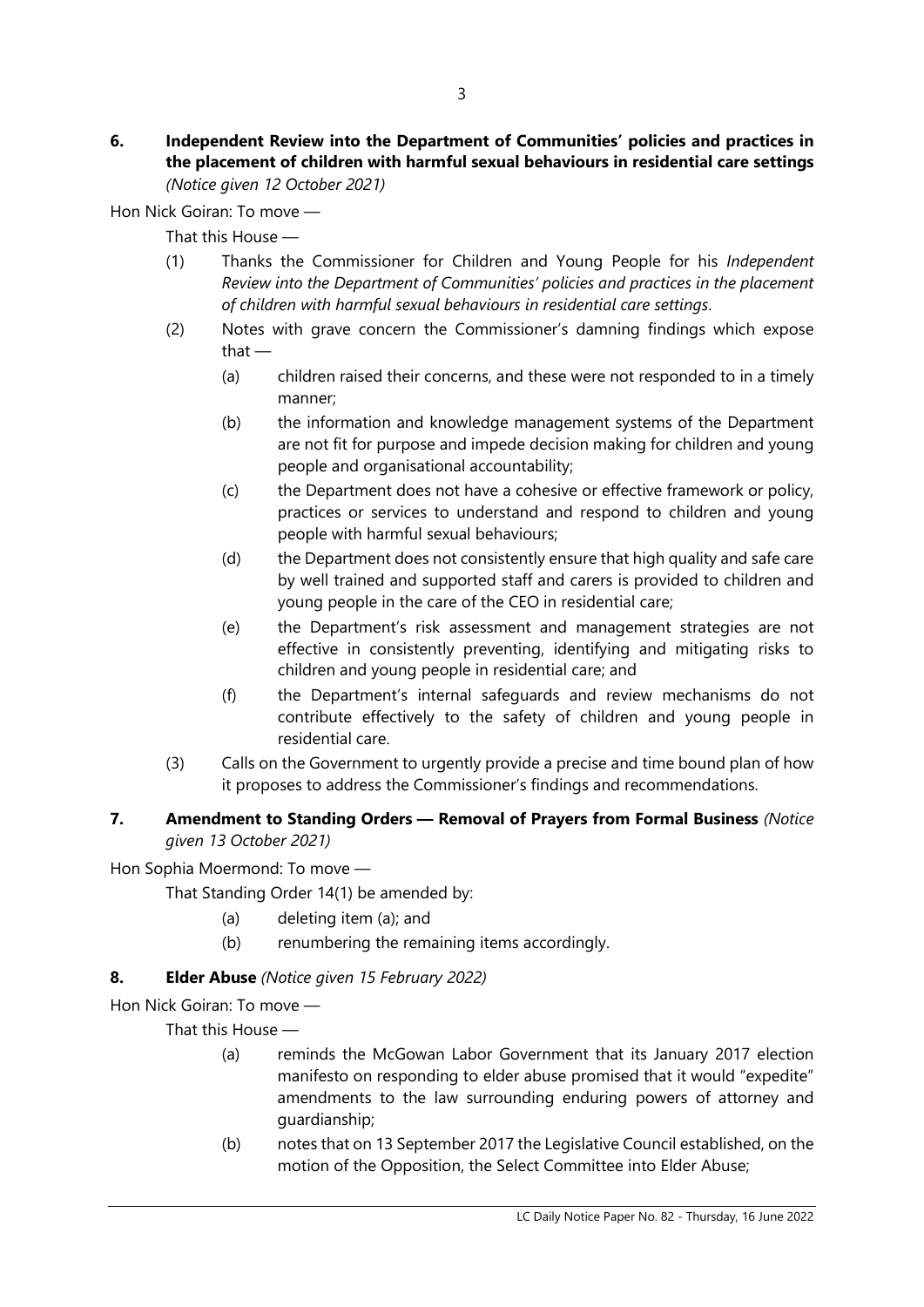- $(c)$  reminds the Government that the Select Committee's  $24<sup>th</sup>$  recommendation in its 2018 Final Report called on it to "act as a matter of urgency";
- (d) notes that more than 5 years have passed since the election promise was made;
- (e) expresses its deep concern about the impact on victims of elder abuse given its prevalence in our State and reports of an increase during the pandemic; and
- (f) calls on the Government to apologise for breaking trust with the victims, the electors and the Parliament, and to make amends without any further delay.

## **9. COVID-19 in 2022** *(Notice given 24 February 2022)*

Hon Dr Steve Thomas: To move —

That this House:

- (a) notes this State's lack of preparedness for the inevitable outbreak of COVID-19 in 2022 and the spread of the Omicron strain;
- (b) notes the constant changing of the State's COVID rules by the State Government, and that the lack of consistency is damaging to the business community in particular;
- (c) notes the lack of openness and accountability of the Government in making these changes, including not making the information used to make the decisions and thresholds and trigger points freely available;
- (d) notes that this arrogant willingness to keep the community in the dark is unnecessary and unjustified, as the vast majority of the community is mature enough to assess the situation rationally; and
- (e) calls on the McGowan Government to stop treating the Western Australian community with contempt, and provide them with consistent, clear and manageable rules for COVID and release all supporting data and information used to justify them and all thresholds for future actions.

## **10. Government Budget Surpluses** *(Notice given 23 March 2022)*

Hon Dr Steve Thomas: To move —

- $(1)$  Notes that
	- (a) the McGowan Government's prediction of \$15 billion in surpluses over five years looks to be an underestimate given the high iron ore price and high oil price;
	- (b) the McGowan Government has also reaped in hundreds of millions of dollars extra in local fees, charges and taxes, which has given it the highest revenues and largest budget surpluses in the history of Western Australia; and
	- (c) despite this record income the McGowan Government has failed to adequately deliver services to the people and businesses of this State, and that many of their Ministers have failed in their tasks.
- (2) Calls on the McGowan Government to use the massive wealth in the upcoming 2022-23 State Budget to improve its performance, and to deliver a real vision for the future of all the people of Western Australia, including those in the regions.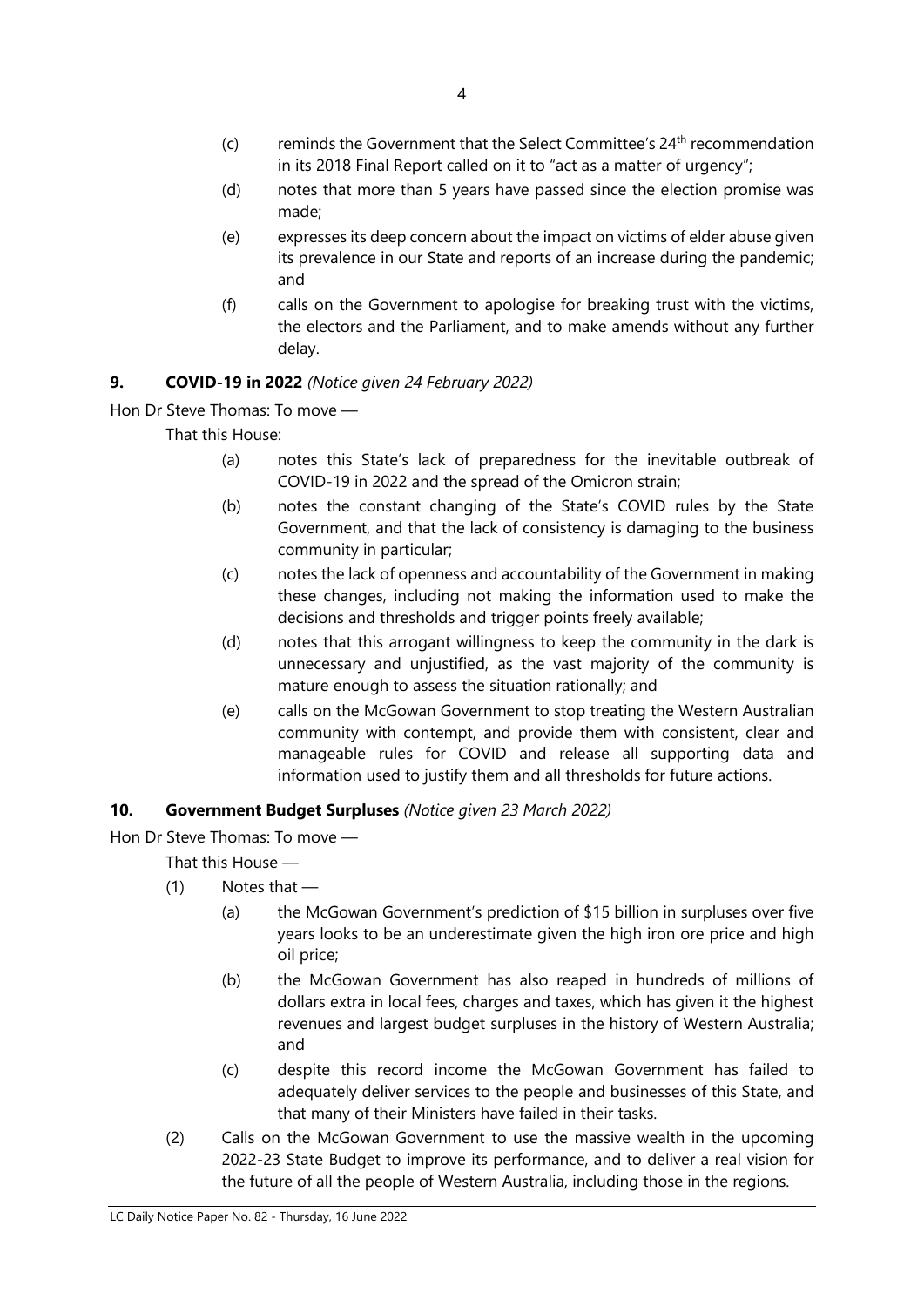## **11. Homelessness in Western Australia** *(Notice given 11 May 2022)*

Hon Sophia Moermond: To move —

That this House recognises that homelessness in Western Australia has reached alarming levels with around nine thousand people considered homeless on any given night of the week, and the McGowan Labor Government must do more to tackle the problem by —

- (a) urgently having independent analysis done on the changing scale and nature of homelessness across Western Australia taking into account the many social, economic and policy factors that impact on homelessness;
- (b) identifying policies and practices from all levels of government that have a bearing on delivering services to the homeless; and
- (c) drastically increasing financial aid to those organisations that work with the homeless so as they can expand their operations to help more Western Australian citizens.

## **12. Cost of Living** *(Notice given 12 May 2022)*

Hon Sophia Moermond: To move —

That this House acknowledges the incredible rise in the cost of living that has become a burden on everyday Australians, with rising fuel and grocery prices, record inflation, and an increase in transport and business costs and —

- (a) urges the McGowan Labor Government to consider all economic levers at its disposal to further ease cost of living pressures in Western Australia; and
- (b) also urges the Premier, in his role as Treasurer, to set up an investigation by his department to consider how a Universal Basic Income for all Western Australian residents could ensure that citizens are keeping up with everyday cost of living pressures and that no one in our State is living under the poverty line.

## **13. Greyhound Racing** *(Notice given 17 May 2022)*

Hon Sophia Moermond: To move —

- (a) notes that the greyhound racing industry in Western Australia is a cruelty fuelled, so-called "sport", that is designed to profit off the immense suffering and pain of racing greyhounds;
- (b) further notes that the wellbeing, safety, and welfare of greyhounds is *not*  the number one priority of Greyhounds WA, instead it is only after corporate profits and government support to enrich themselves; and
- (c) calls on the government to immediately ban the archaic blood sport that is greyhound racing for good.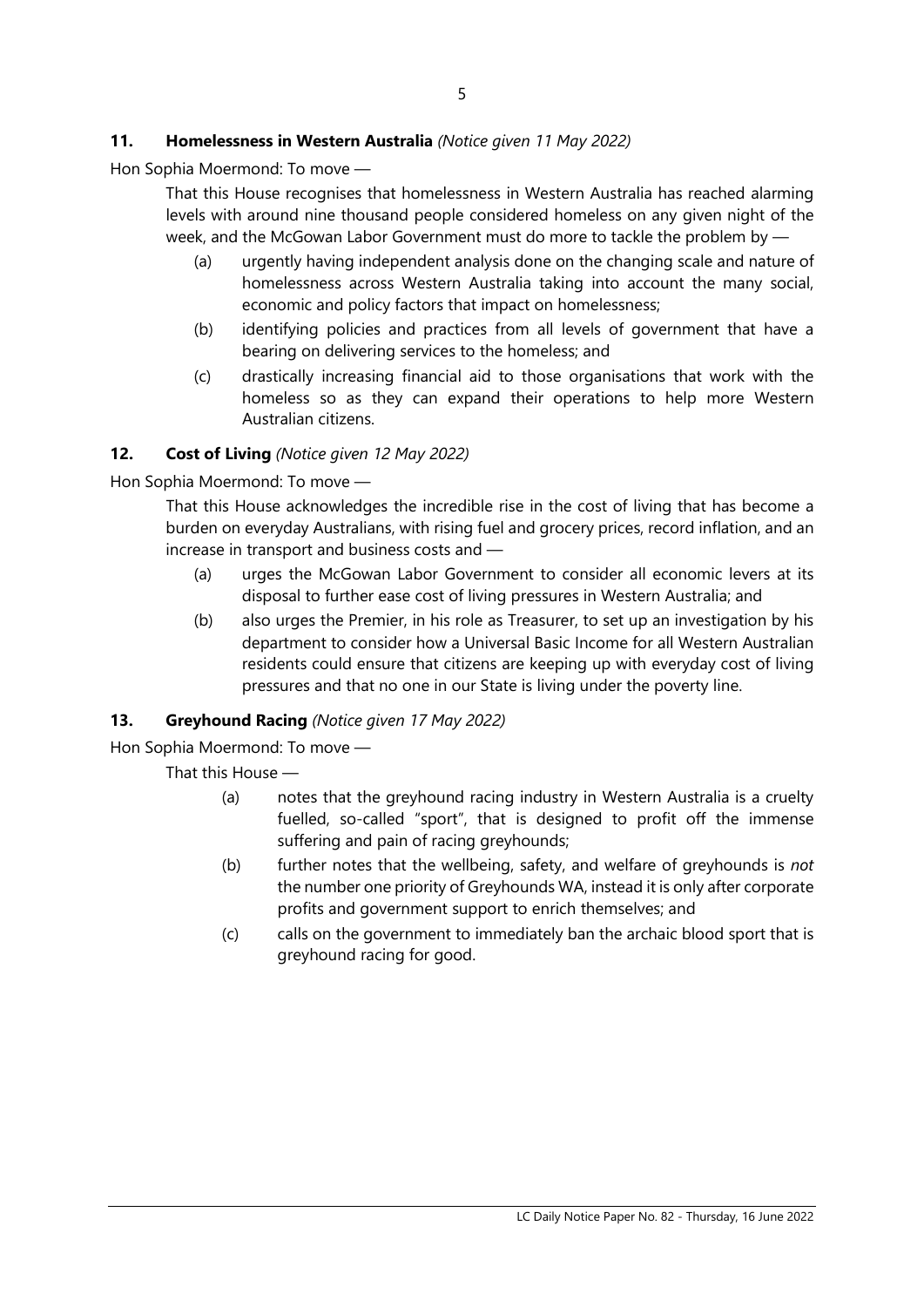## **ORDERS OF THE DAY**

## **1. City of Vincent Local Government Property Local Law 2021 — Disallowance**

Moved (SO 67(3)) 24 March 2022 on the motion of Hon Lorna Harper (Days remaining 5 after today (Indicative date — 17 August 2022))

That, pursuant to recommendation of the Joint Standing Committee on Delegated Legislation, the *City of Vincent Local Government Property Local Law 2021* published in the *Gazette* on 30 November 2021 and tabled in the Legislative Council on 7 December 2021 under the *Local Government Act 1995*, be and is hereby disallowed. (Tabled Paper 960).

## **2. City of Wanneroo Fencing Local Law 2021 — Disallowance**

 $\overline{a}$ 

 $\overline{\phantom{a}}$ 

Moved (SO 67(3)) 16 June 2022 on the motion of Hon Lorna Harper (Days remaining 17 after today (Indicative date — 12 October 2022))

That, pursuant to recommendation of the Joint Standing Committee on Delegated Legislation, the *City of Wanneroo Fencing Local Law 2022* published in the *Gazette* on 4 March 2022 and tabled in the Legislative Council on 15 March 2022 under the *Local Government Act 1995*, be and is hereby disallowed. (Tabled paper No. 1093).

## **3. Estimates of Revenue and Expenditure — Consolidated Account Estimates 2022–2023**

*(Notice given 12 May 2022) Minister for Emergency Services representing the Treasurer*

Debate adjourned Hon Colin de Grussa (15 June 2022) on the motion of the Minister for Emergency Services representing the Treasurer as follows —

That pursuant to Standing Order No. 69(1) the Legislative Council take note of Tabled Paper No. 1270A-D (2022–2023 Budget Statements), laid upon the Table of the House on 12 May 2022.

(Days remaining 4 after today – SO 69(2))

**4. Conservation and Land Management Amendment Bill 2021** *[LA 7–1] Minister for Emergency Services representing the Minister for Environment*

Second reading adjourned (Thursday, 24 June 2021).

**5. Transfer of Land Amendment Bill 2021** *[LA 16–1] Leader of the House representing the Minister for Lands*

Committee progress clause 1 (Wednesday, 15 June 2022).

**6. \*Fair Trading Amendment Bill 2021** *[LC 19–1] Minister for Emergency Services representing the Minister for Commerce*

Second reading adjourned (Wednesday, 23 June 2021).

*See Standing Committee on Uniform Legislation and Statutes Review Report No. 133 (Tabled 10 August 2021).*

*cf SNP 19 Issue 1 — 10 August 2021.*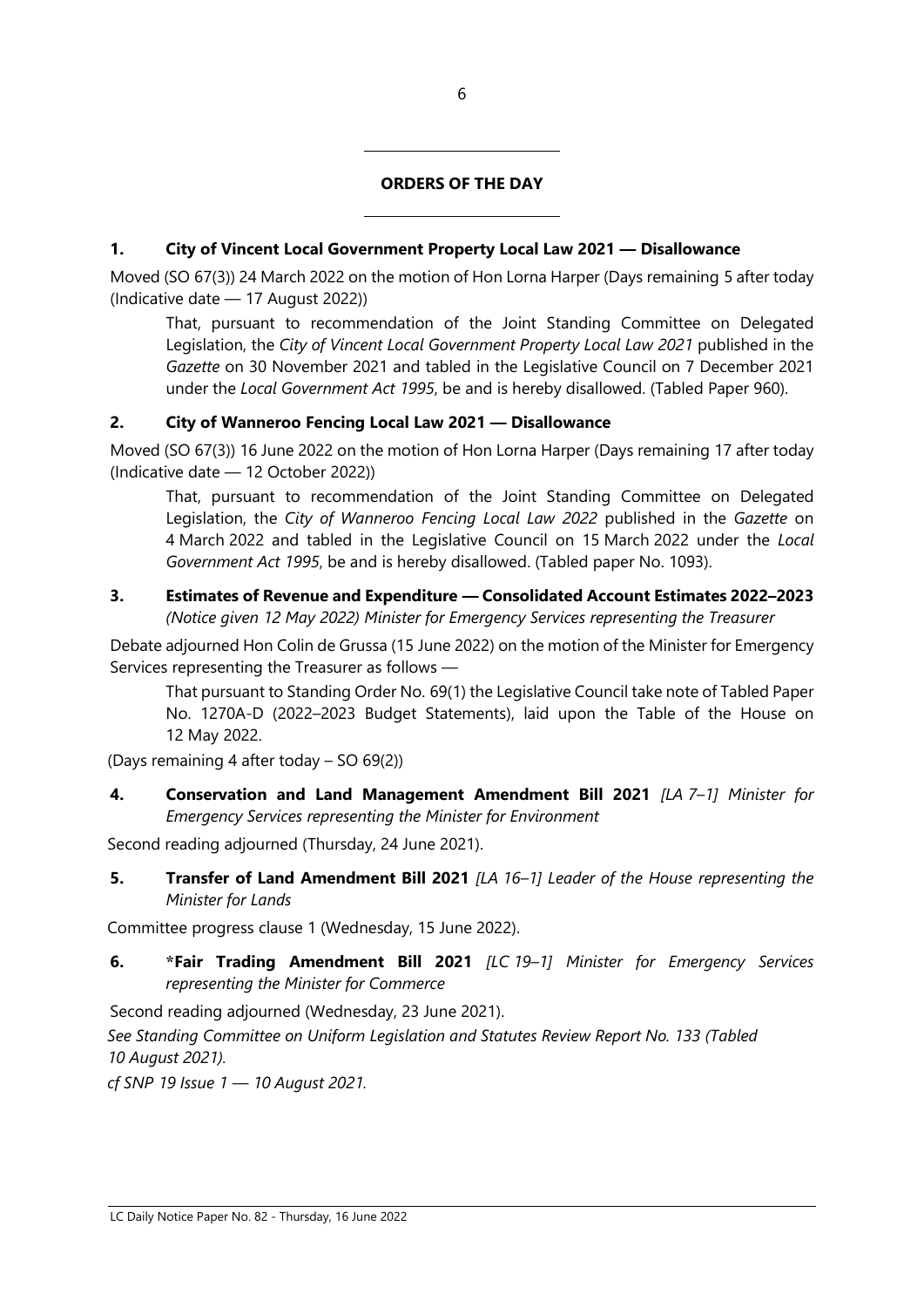**7. \*Statutes (Repeals and Minor Amendments) Bill 2021** *[LC 2–1] Parliamentary Secretary to the Attorney General*

Second reading adjourned (Thursday, 6 May 2021).

*See Standing Committee on Uniform Legislation and Statutes Review Report No. 135 (Tabled 31 August 2021).*

**8. Civil Procedure (Representative Proceedings) Bill 2021** *[LA 37–1] Parliamentary Secretary to the Attorney General*

Second reading adjourned (Thursday, 28 October 2021).

**9. Forest Products Amendment Bill 2021** *[LA 50–1] Minister for Regional Development representing the Minister for Forestry*

Committee progress clause 2 (Thursday, 24 March 2022).

**10. Railway (METRONET) Amendment Bill 2022** *[LA 63–1] Leader of the House representing the Minister for Transport*

Second reading adjourned (Thursday, 24 March 2022).

**11. Parliamentary Commissioner Amendment (Reportable Conduct) Bill 2021** *[LA 61–1] Leader of the House representing the Minister for Child Protection*

Second reading adjourned (Thursday, 7 April 2022).

**12. Standing Committee on Procedure and Privileges — Report 61 — Progress Report: Supreme Court proceedings and matters of privilege raised in the 40th Parliament** *(Tabled 13 May 2021)*

Consideration on the motion of Hon Simon O'Brien (Thursday, 13 May 2021) as follows —

That Recommendation 1 contained in Report 61 of the Standing Committee on Procedure and Privileges, *Progress Report: Supreme Court proceedings and matters of privilege raised in the 40th Parliament,* be adopted and agreed to.

*See Tabled Paper 191 (Tabled 13 May 2021).*

Recommendation 1 states —

A standing memorandum of understanding relating to the compulsory production of evidence and determinations as to material that is subject to parliamentary privilege be advanced between the Legislative Council and relevant investigative agencies, in accordance with the resolution of the Legislative Council of 5 September 2019.

**13. Standing Committee on Procedure and Privileges — Report 61 — Progress Report: Supreme Court proceedings and matters of privilege raised in the 40th Parliament** *(Tabled 13 May 2021)*

Consideration on the motion of Hon Simon O'Brien (Thursday, 13 May 2021) as follows —

That Recommendation 2 contained in Report 61 of the Standing Committee on Procedure and Privileges, *Progress Report: Supreme Court proceedings and matters of privilege raised in the 40th Parliament,* be adopted and agreed to.

*See Tabled Paper 191 (Tabled 13 May 2021).*

Recommendation 2 states —

The Committee recommends that the following matters be re-referred to the Procedure and Privileges Committee for inquiry and report: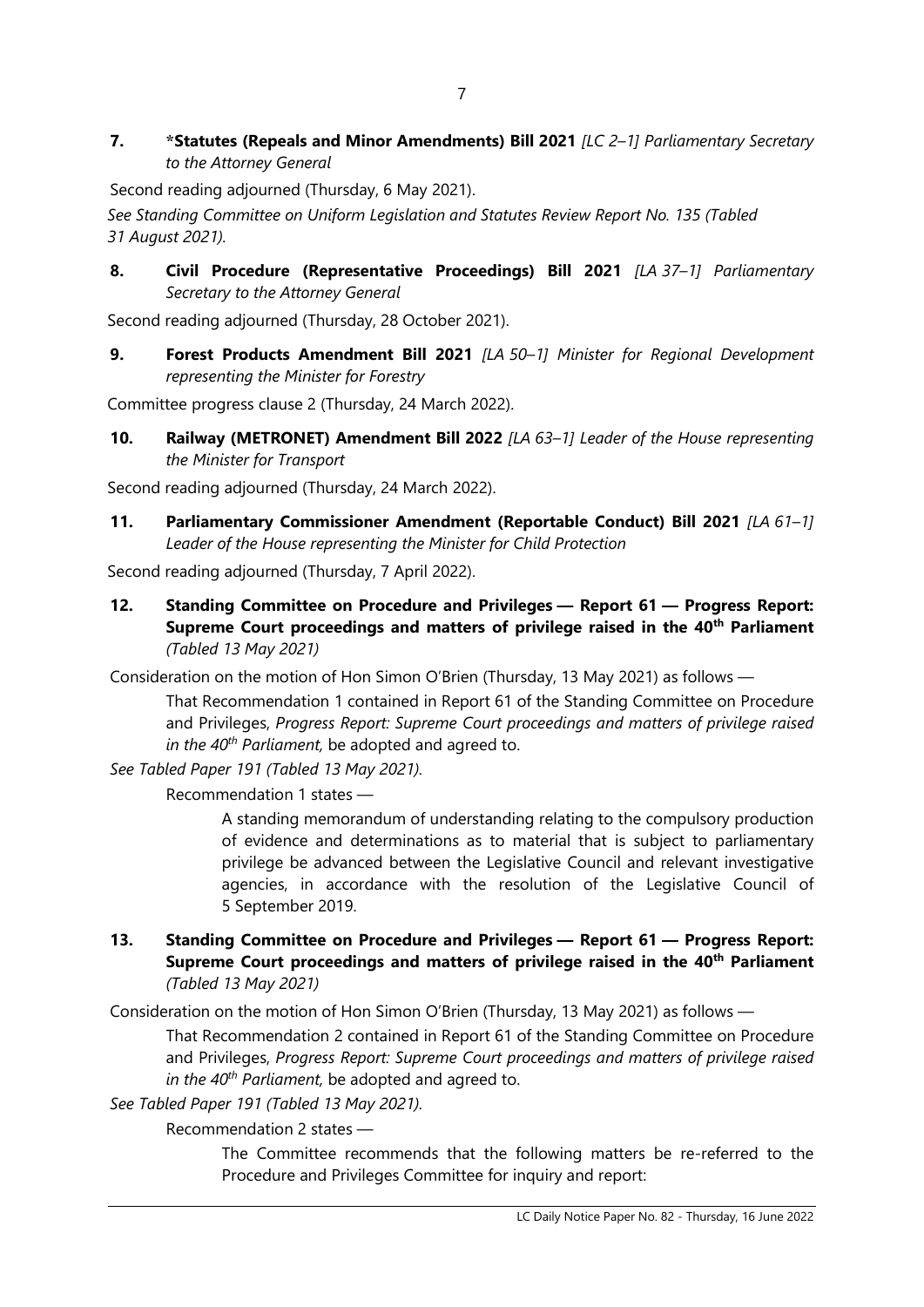In relation to the refusal by Ms Emily Roper, the Acting Director General of the Department of the Premier and Cabinet, to comply with a summons to attend and produce documents at 9.00am on Friday, 9 August 2019, issued by the Legislative Council Standing Committee on Procedure and Privileges, and the events leading up to that non-compliance:

- (1) Did Ms Emily Roper, or any other person or body, commit a contempt of the Legislative Council or any breach of its privileges?
- (2) If the Committee so finds that any contempt of the Legislative Council has been committed, or that any of the privileges of the Legislative Council have been breached, then what penalty, if any, should the Legislative Council impose for each contempt or breach?

## **14. Standing Committee on Procedure and Privileges — Report 61 — Progress Report: Supreme Court proceedings and matters of privilege raised in the 40th Parliament** *(Tabled 13 May 2021)*

Consideration on the motion of Hon Simon O'Brien (Thursday, 13 May 2021) as follows —

That Recommendation 3 contained in Report 61 of the Standing Committee on Procedure and Privileges, *Progress Report: Supreme Court proceedings and matters of privilege raised in the 40th Parliament,* be adopted and agreed to.

*See Tabled Paper 191 (Tabled 13 May 2021).*

Recommendation 3 states —

The Committee recommends that the following matters be re-referred to the Procedure and Privileges Committee for inquiry and report:

In relation to the actions of Mr Darren Foster, the Director General of the Department of the Premier and Cabinet, in producing documents to the Corruption and Crime Commission relating to former Members of the Legislative Council without following a procedure that the Legislative Council or the Legislative Council Standing Committee on Procedure and Privileges had authorised for determining issues of parliamentary privilege:

- (1) Did Mr Darren Foster, or any other person or body, commit a contempt of the Legislative Council or any breach of its privileges?
- (2) If the Committee so finds that any contempt of the Legislative Council has been committed, or that any of the privileges of the Legislative Council have been breached, then what penalty, if any, should the Legislative Council impose for each contempt or breach?

## **15. Misuse of Drugs Amendment Bill 2021** *[LC 23–1] Hon Dr Brian Walker*

Second reading adjourned (Thursday, 3 June 2021).

**16. Climate Change and Greenhouse Gas Emissions Reduction Bill 2021** *[LC 48–1] Hon Dr Brad Pettitt*

Second reading adjourned (Thursday, 14 October 2021).

## **17. Retail Trading Hours Amendment Bill 2021** *[LC 62–1] Hon Wilson Tucker*

Second reading adjourned (Thursday, 16 December 2021).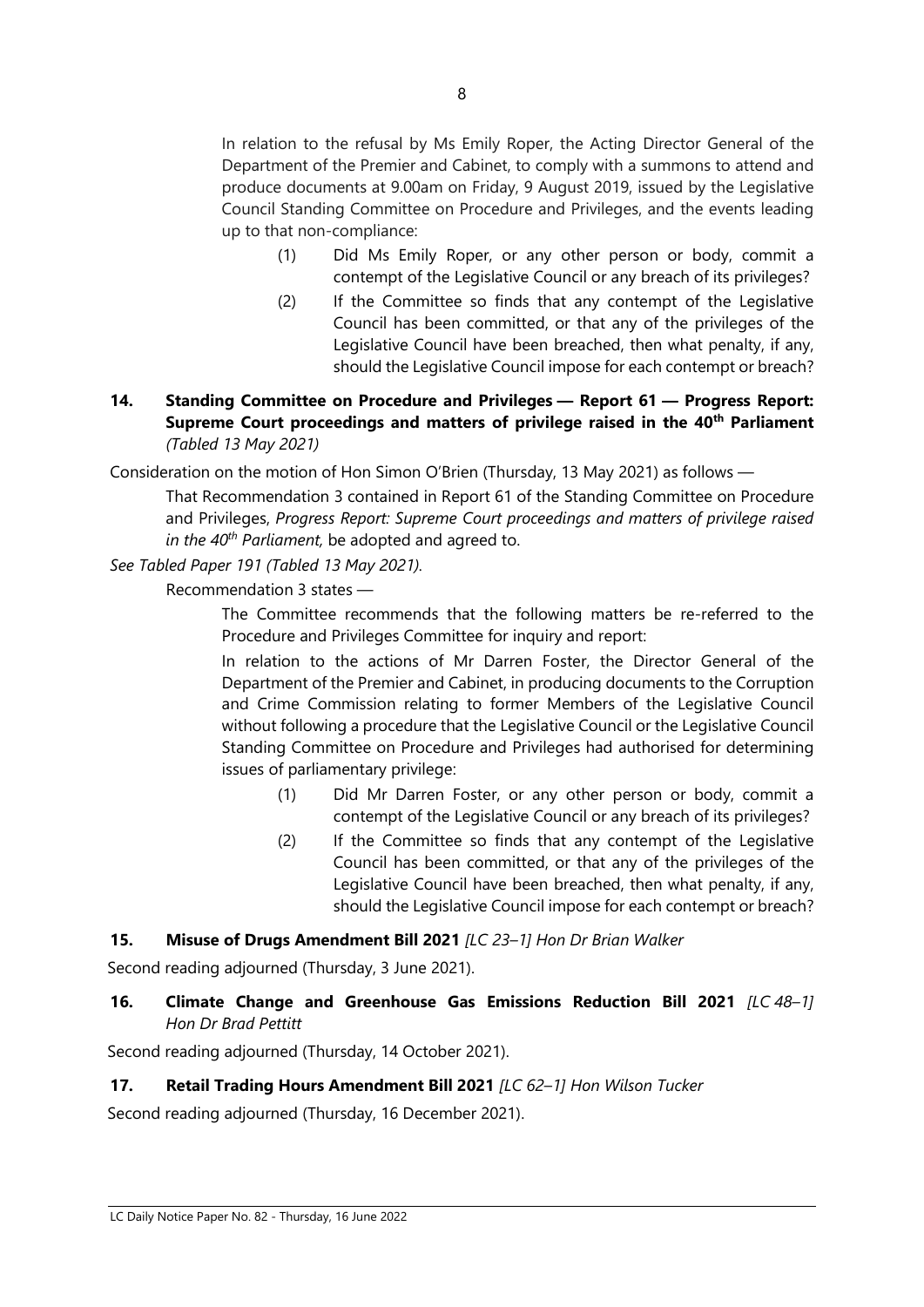## **18. Investment in Digital Inclusion** *(Moved 16 December 2021)*

Resumption of debate adjourned (Thursday, 16 December 2021), on the motion of Hon Wilson Tucker as follows —

That this House:

- (a) recognises the benefits of digital inclusion, particularly in remote and regional areas of Western Australia;
- (b) notes that despite the rollout of the NBN, many regional Western Australians still lack network access and remain effectively digitally excluded; and
- (c) calls on the State Government to increase investment in initiatives to improve network access and digital inclusion for regional Western Australia.

*Total time remaining on motion — 7 mins.*

## **19. St Patrick's Day** *(Moved 17 March 2022)*

Resumption of debate adjourned (Thursday, 17 March 2022), on the motion of Hon Dr Brian Walker as follows —

Noting that today is St Patrick's Day, this House encourages all those celebrating to enthusiastically embrace the pot at the end of the rainbow.

*Total time remaining on motion — 57 mins.*

## **BILLS REFERRED TO COMMITTEES**

 $\overline{a}$ 

 $\overline{a}$ 

 $\overline{\phantom{a}}$ 

 $\overline{a}$ 

## **1. Health and Disability Services (Complaints) Amendment Bill 2021** *[LA 60–2] Leader of the House representing the Minister for Health*

Now stands referred to the Standing Committee on Uniform Legislation and Statutes Review. (SO 126 applies until 2 July 2022).

Second reading adjourned (Wednesday, 18 May 2022).

## **MATTERS REFERRED TO COMMITTEES**

## **1. \*Standing Committee on Procedure and Privileges — Matter of Privilege raised by Hon Sue Ellery MLC** *(Referred 14 June 2022)*

Terms of Reference:

- (a) determine whether the conduct of Hon James Hayward MLC constitutes a breach of privilege or is a contempt of the Council; and
- *(b)* if the PPC so find finds, advise what penalties, if any, the Council might impose for the breach or contempt.

*\*See Standing Committee on Procedure and Privileges Report No. 67 (Tabled 15 June 2022).*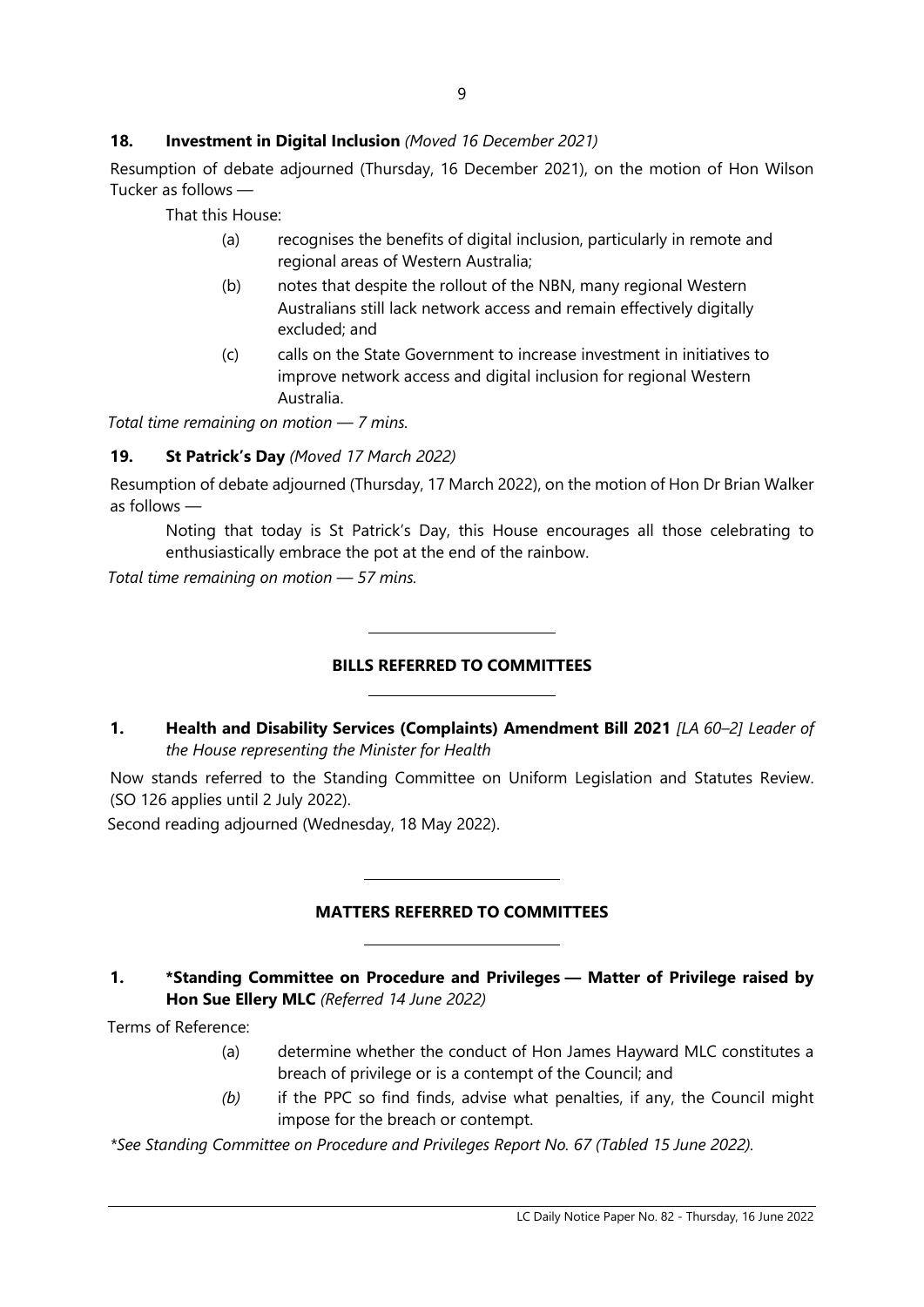## **SELECT COMMITTEES**

#### **1. Select Committee into Cannabis and Hemp** *(Established 13 October 2021)*

 $\overline{a}$ 

 $\overline{a}$ 

On the motion of Hon Dr Brian Walker as follows —

- (1) A Select Committee to be known as the Cannabis and Hemp Select Committee is established.
- (2) The Select Committee is to inquire into and report on the potential to amend the current legislation and regulations which apply to cannabis and hemp in Western Australia, with particular reference to —
	- (a) the current barriers to pharmaceutical nutraceutical use of cannabinoid products;
	- (b) medicinal cannabis, its prescription, availability and affordability; and
	- (c) the potential benefits and risks of permitting industrial hemp for human consumption.
- (3) The Select Committee shall consist of five members, namely: Hon Dr Brian Walker (Chair); Hon Matthew Swinbourn (Deputy Chair); Hon Jackie Jarvis; Hon Lorna Harper and Hon James Hayward.
- (4) The Select Committee may table interim reports, and is to table its final report by no later than 12 months after the committee has been established.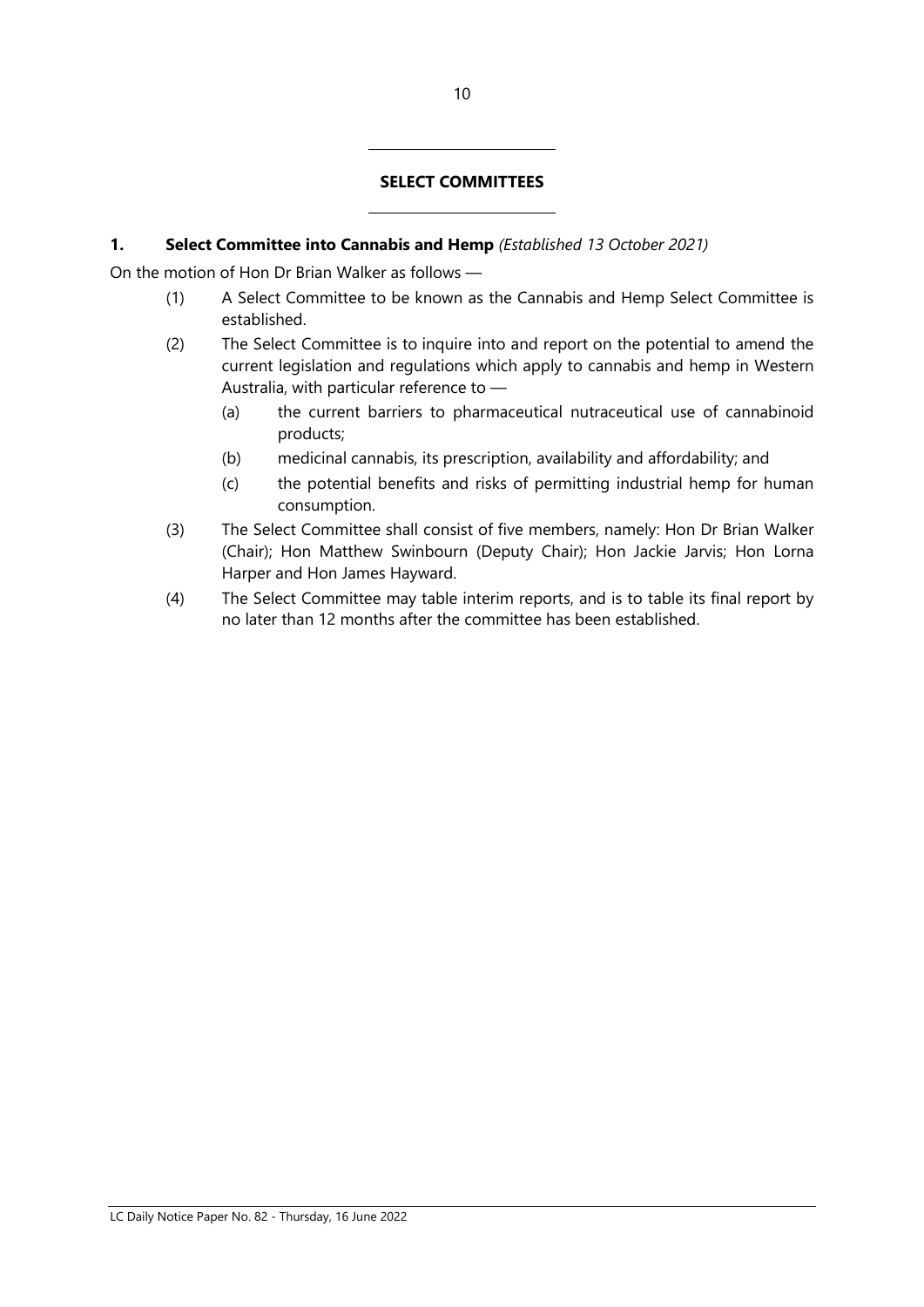## **COMMITTEE INITIATED INQUIRIES**

**1. Standing Committee on Estimates and Financial Operations — Terms of Reference: Inquiry into the financial administration of homelessness services in Western Australia** *(Notice given 18 November 2021)*

Resolution of the Committee on 17 November 2021 to commence an Inquiry into the financial administration of homelessness services in Western Australia with particular focus on —

(a) the current funding and delivery of services;

 $\overline{a}$ 

 $\overline{a}$ 

- (b) 'All Paths Lead to a Home', Western Australia's 10-Year Strategy on Homelessness 2020-2030;
- (c) existing data systems and how data informs service delivery; and
- (d) any other related matter.

*Pursuant to Standing Order 163, Hon Steve Martin is substituted for Hon Nick Goiran and Hon Dan Caddy is substituted for Hon Samantha Rowe for the duration of this inquiry.*

**2. Joint Standing Committee on the Corruption and Crime Commission — Terms of Reference: Inquiry into What happens next? Beyond a finding of serious misconduct** *(Notice given 24 March 2022)*

Resolution of the Committee on 23 March 2022 to commence an inquiry entitled What happens next? Beyond a finding of serious misconduct with the following terms of reference —

The Committee will inquire into what happens after a public officer is found to have engaged in serious misconduct including —

- (a) disciplinary and other sanctions imposed by departments, local government, the Western;
- (b) unexplained wealth and criminal benefits proceedings initiated by the Corruption and Crime Commission;
- (c) criminal prosecutions arising from serious misconduct investigations including prosecuting arrangements, challenges and outcomes;
- (d) the roles of the Corruption and Crime Commission, Public Sector Commission, departments, local government, the Western Australia Police Force and other authorities in taking action, oversighting and/or reporting the above outcomes; and
- (e) measures to improve the effectiveness, transparency and/or oversight of the above.

The Committee will report by 30 November 2023.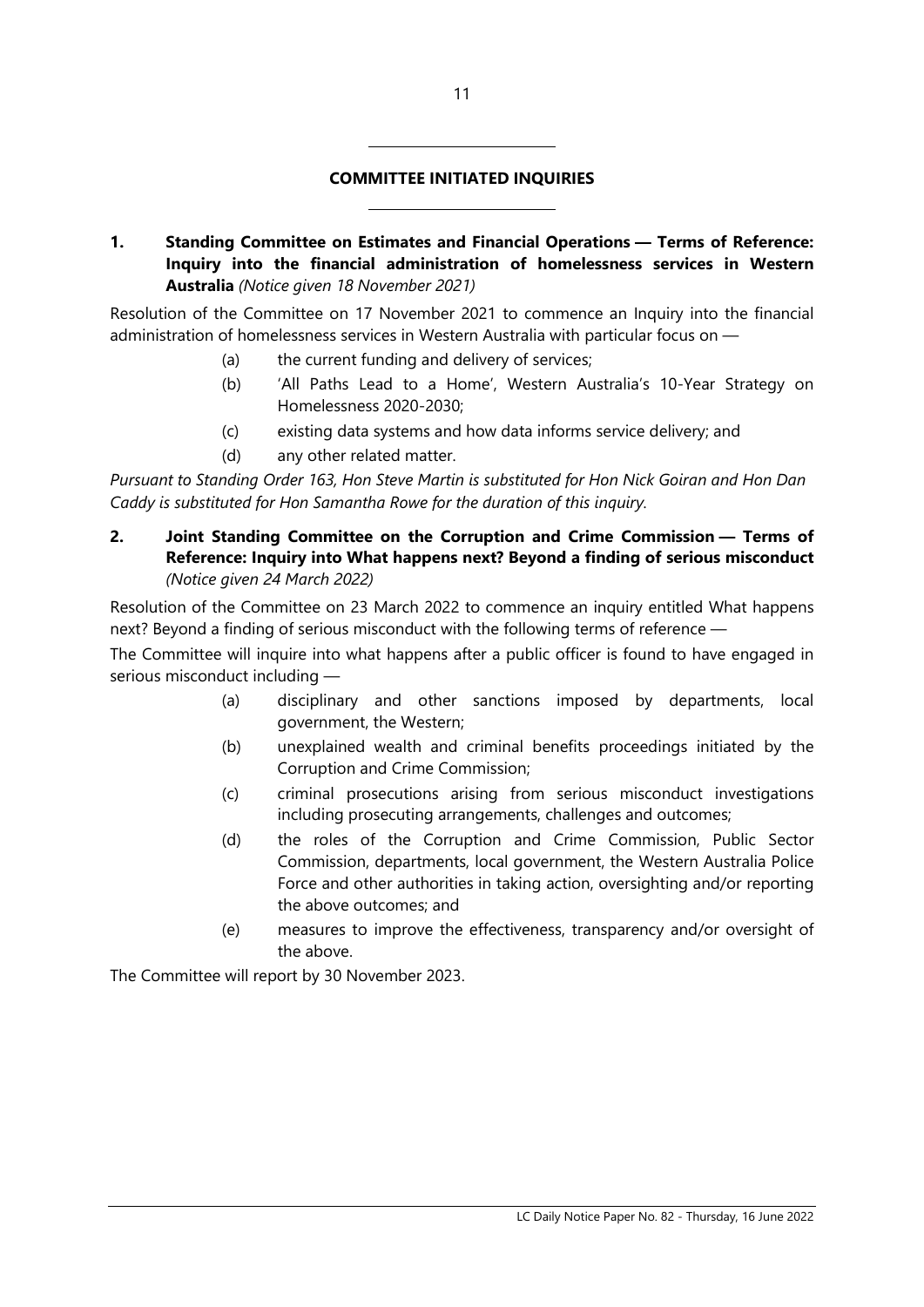**3. Joint Standing Committee on the Commissioner for Children and Young People — Terms of Reference: Inquiry into the most effective ways for Western Australia to address food insecurity for children and young people affected by poverty** *(Notice given 7 April 2022)*

Resolution of the Committee on 6 April 2022 to commence an inquiry into the most effective ways for Western Australia to address food insecurity for children and young people affected by poverty with the following terms of reference —

The Committee will consider —

- (1) The impact of poor nutrition on children and young people and the extent of the problem in Western Australia.
- (2) Challenges for children and young people in accessing enough nutritious food.
- (3) The extent to which food relief:
	- (a) is currently accessed by children and young people, including at school and in early childhood education and care settings; and
	- (b) is effective.
- (4) The extent to which food literacy programs aimed at children and young people and/or their parents/carers:
	- (a) Are currently accessed; and
	- (b) Are effective
- (5) Government-funded school lunch programs.
- (6) Any other existing or potential initiatives.
- (7) Western Australia's obligations and responsibilities to monitor and address food insecurity as an aspect of child wellbeing.

The Committee is particularly keen to hear about experiences of Aboriginal and Torres Strait Islander children and the children of refugees and newly arrived migrants.

The Committee will report by 30 April 2023.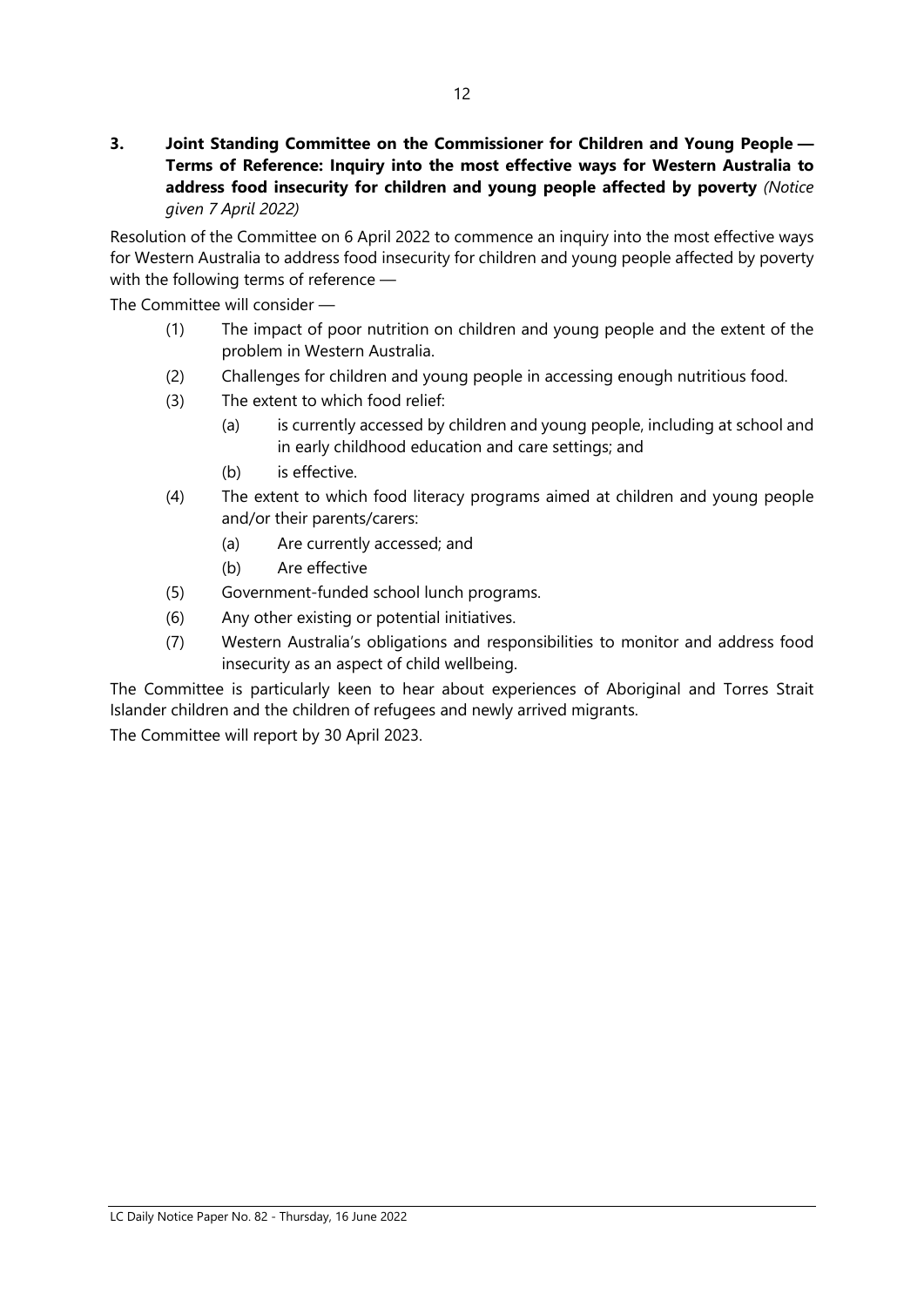## **CONSIDERATION OF COMMITTEE REPORTS**

 $\overline{\phantom{a}}$ 

 $\overline{\phantom{a}}$ 

**1. Joint Standing Committee on the Corruption and Crime Commission — Report No. 3 — 'A GOOD YEAR'. The work of the Parliamentary Inspector of the Corruption and Crime Commission** *(Tabled 24 February 2022)*

Continuation of remarks Hon Pierre Yang — 5 mins (Wednesday, 15 June 2022) on the motion of Hon Dr Steve Thomas that the report be noted.

*See Tabled paper 1085.*

*Time remaining on motion — 3 hours and 45 minutes. (Motion to be postponed in 45 mins).*

**2. Joint Standing Committee on the Commissioner for Children and Young People — Report No. 2 — Report Review 2020-21: Examination of selected reports by the Commissioner for Children and Young People** *(Tabled 18 November 2021)*

Continuation of remarks Hon Pierre Yang — 5 mins (Wednesday, 16 March 2022) on the motion of Hon Jackie Jarvis that the report be noted.

*See Tabled paper 895.*

*Time remaining on motion — 3 hours. Standing Order 110(2A) and (2B) applied — 16 March 2022.*

**3. Joint Standing Committee on the Commissioner for Children and Young People — Report No. 3 — The merits of appointing a commissioner for Aboriginal children and young people** *(Tabled 18 November 2021)*

Continuation of remarks Hon Jackie Jarvis — 5 mins (Wednesday, 23 March 2022) on the motion of Hon Neil Thomson that the report be noted.

*See Tabled paper 896.*

*Time remaining on motion — 3 hours. Standing Order 110(2A) and (2B) applied — 23 March 2022. Government Response Tabled 16 March 2022 (Tabled Paper 1133)*.

**4. Joint Standing Committee on the Corruption and Crime Commission — Report No. 4 — The definition of 'public officer' in the Corruption, Crime and Misconduct Act 2003** *(Tabled 24 March 2022)*

Consideration. *See Tabled paper 1175.*

**5. Joint Standing Committee on the Corruption and Crime Commission — Report No. 5 — Police power of arrest — Parliamentary Inspector's report** *(Tabled 24 March 2022)*

Consideration. *See Tabled paper 1176.*

**6. Joint Standing Committee on the Corruption and Crime Commission — Report No. 6 — The Corruption and Crime Commission's unexplained wealth function — The review by the Honourable Peter Martino** *(Tabled 24 March 2022)*

Consideration. *See Tabled paper 1177.*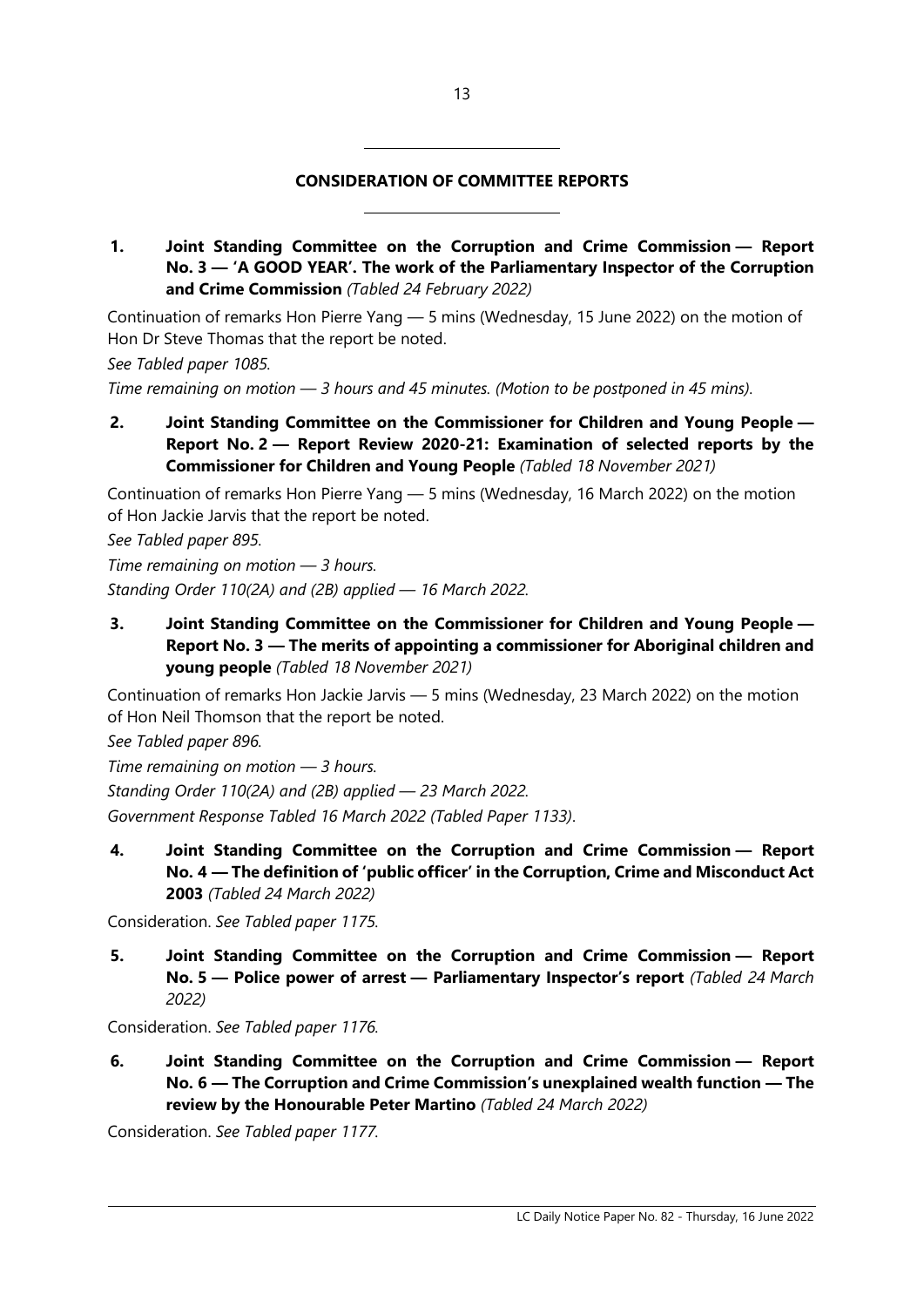**7. Standing Committee on Environment and Public Affairs — Report No. 58 — Overview of Petitions (2 June 2021 to 2 December 2021)** *(Tabled 24 March 2022)*

Consideration. *See Tabled paper 1178.*

**8. Standing Committee on Estimates and Financial Operations — Report No. 85 — Consideration of the 2021-22 Budget Estimates** *(Tabled 30 November 2021)*

Resumption of debate (Wednesday, 6 April 2022) on the motion of Hon Peter Collier that the report be noted.

*See Tabled paper 937.*

*Time remaining on motion — 3 hours. Standing Order 110(2A) and (2B) applied — 6 April 2022. Government Response Tabled 15 February 2022 (Tabled Paper 1009)*.

**9. Standing Committee on Procedure and Privileges — Report No. 66 — Person referred to in the Legislative Council — Submission not considered** *(Tabled 7 April 2022)*

Consideration. *See Tabled paper 1216.*

**10. Joint Standing Committee on the Commissioner for Children and Young People — Report No. 1 — Annual Report 2020–2021** *(Tabled 16 September 2021)*

Continuation of remarks Hon Kyle McGinn — 4 mins (Wednesday, 11 May 2022) on the motion of Hon Neil Thomson that the report be noted.

*See Tabled paper 678.*

*Time remaining on motion — 1 hour.*

*Standing Order 110(2A) and (2B) applied — 10 November 2021, 8 December 2021, 11 May 2022.*

**11. Standing Committee on Public Administration — Report No. 37 — Delivery of Ambulance Services in Western Australia: Critical Condition** *(Tabled 19 May 2022)*

Consideration. *See Tabled paper 1290.*

**12. Standing Committee on Estimates and Financial Operations — Report No. 86 — Consideration of the 2020-21 Annual Reports** *(Tabled 14 June 2022)*

Consideration. *See Tabled paper 1334.*